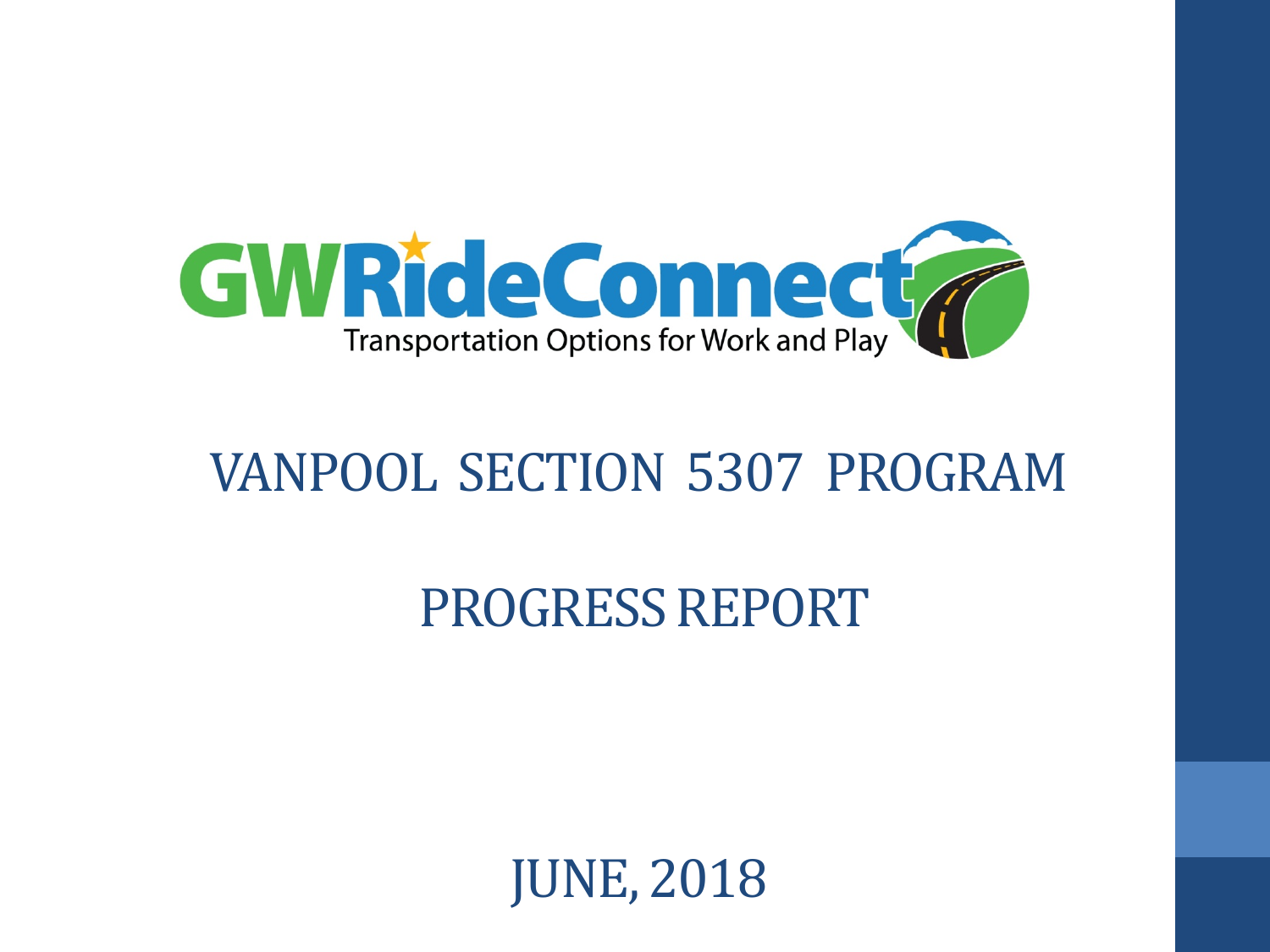# Introduction

#### **GWRC Vanpool 5307 Funding**

• In 2013, GWRC, PTRC, and NVTC entered a Memorandum of Understanding (MOU) to form the Vanpool Alliance, to generate Section 5307 funds from the Federal Transit Administration (FTA) by reporting vanpool data to FTA.

- The Alliance Program now generates between \$5-6 million annually in Section 5307 funds.
- GWRC receives about \$1.25 million in these funds. Funds do not require a local match and can only be drawn down from FTA by PRTC on GWRC's behalf.
- Section 5307 funds may be used for multi-modal planning, transit capital improvements and transit preventive maintenance.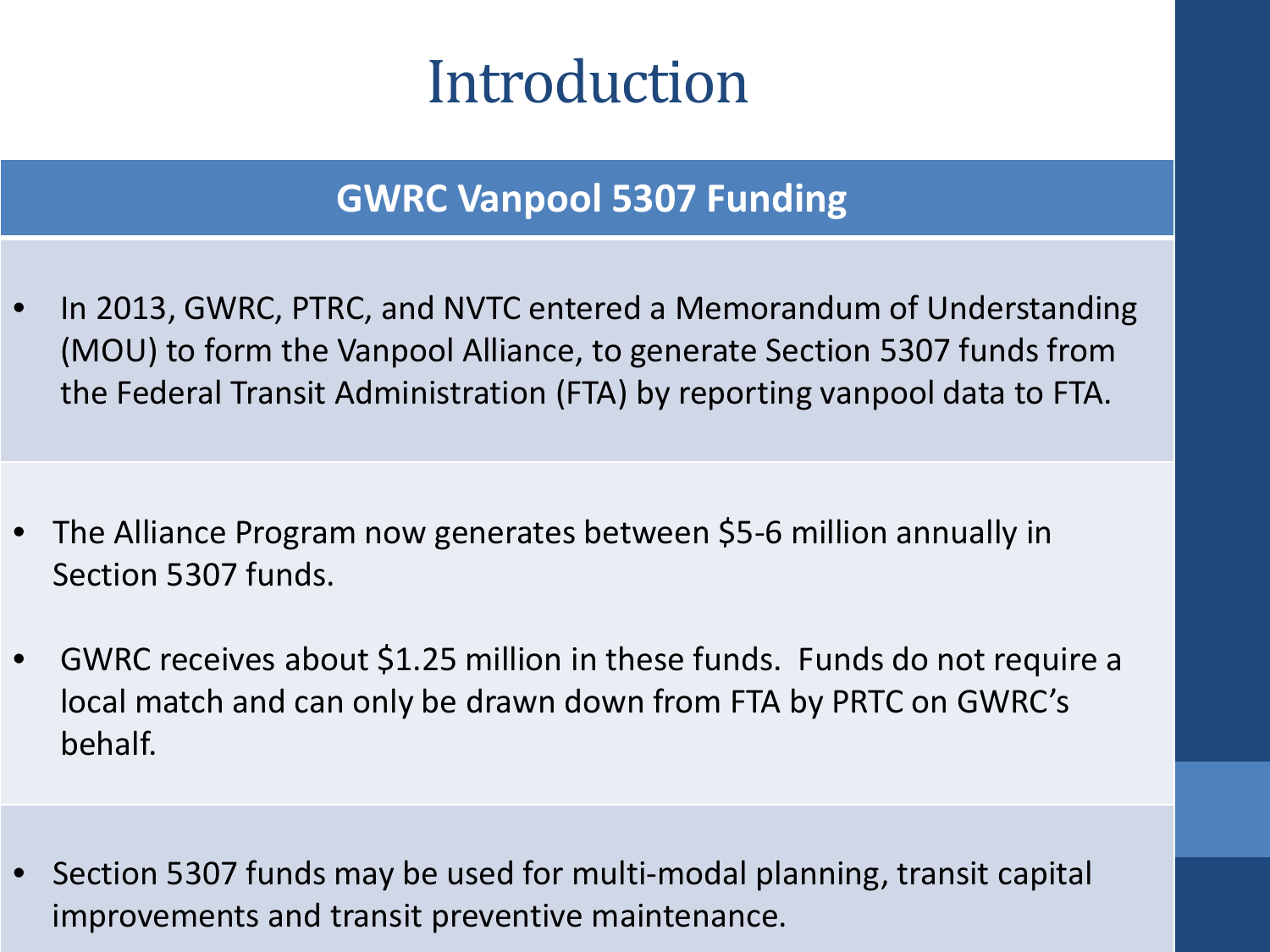## Draft Specific Allocation Recommendations for FY20

#### **GWRC Vanpool 5307 Funding**

- Preventative Maintenance (FRED) Includes all preventative maintenance related expenses (labor, supplies, parts, contracted services) as capital expenses
	- \$625,000 cost, reduces local costs \$125,000
- Bus Pool (FRED) buses for new service / expansion or replacement buses
	- \$225,000 cost, reduces local costs \$45,000
- Electronic Fare boxes (FRED) Acquisition of electronic fare boxes/ related software to permit a variety of fare media, fare structures, fare analyses
	- \$350,000 reduces local costs \$70,000
- Reserve  $-$  to be used for FFY21
	- \$100,000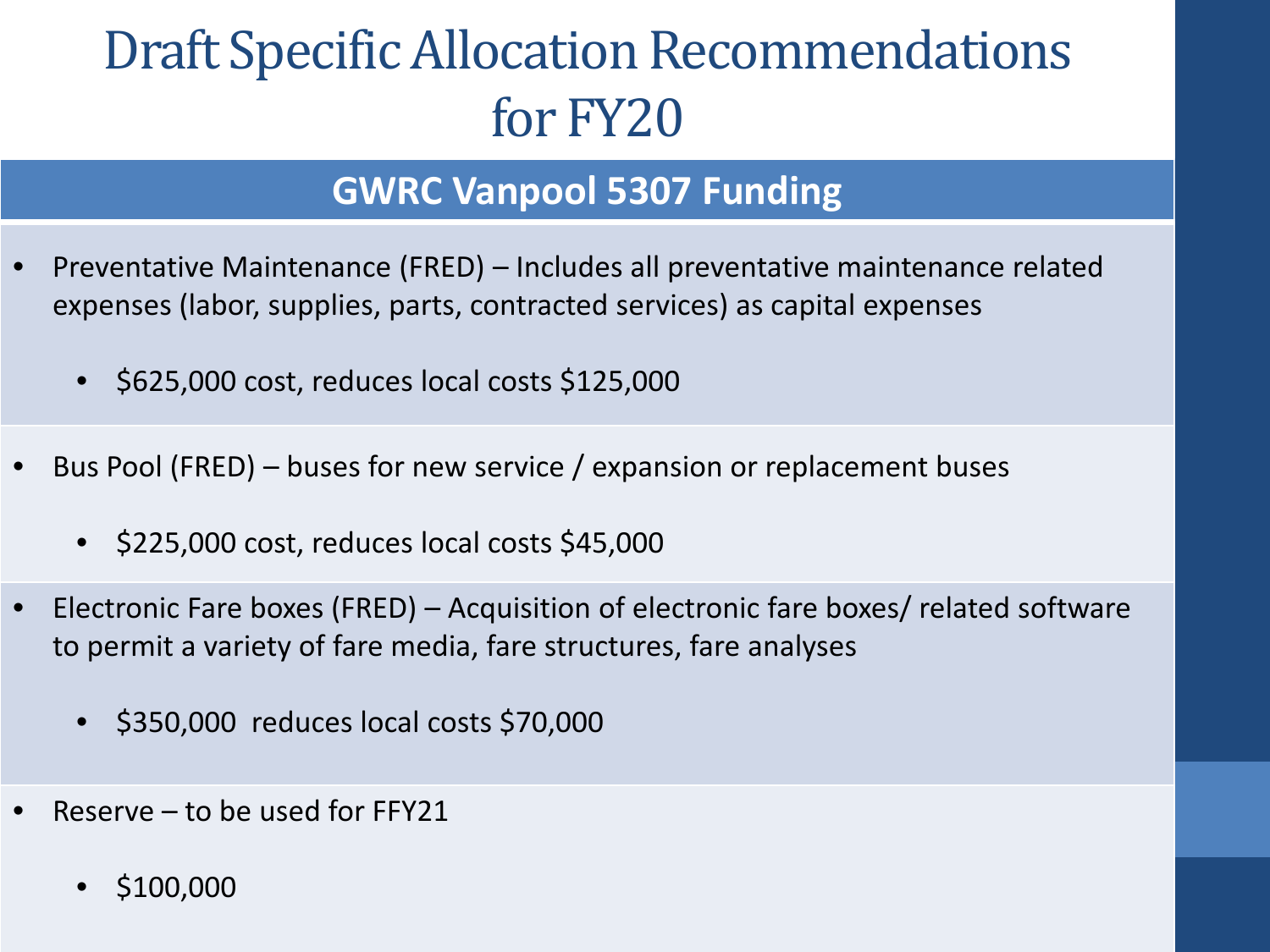# 5307 Allocation Recommendations Summary FY20

#### **Summary Total**

- Preventative Maintenance \$625,000
- $\bullet$  Bus Pool \$225,000
- Electronic Fare boxes \$350,000
- Reserve Fund \$100,000
	- To be used for FFY21
- Total Cost \$1.3 Million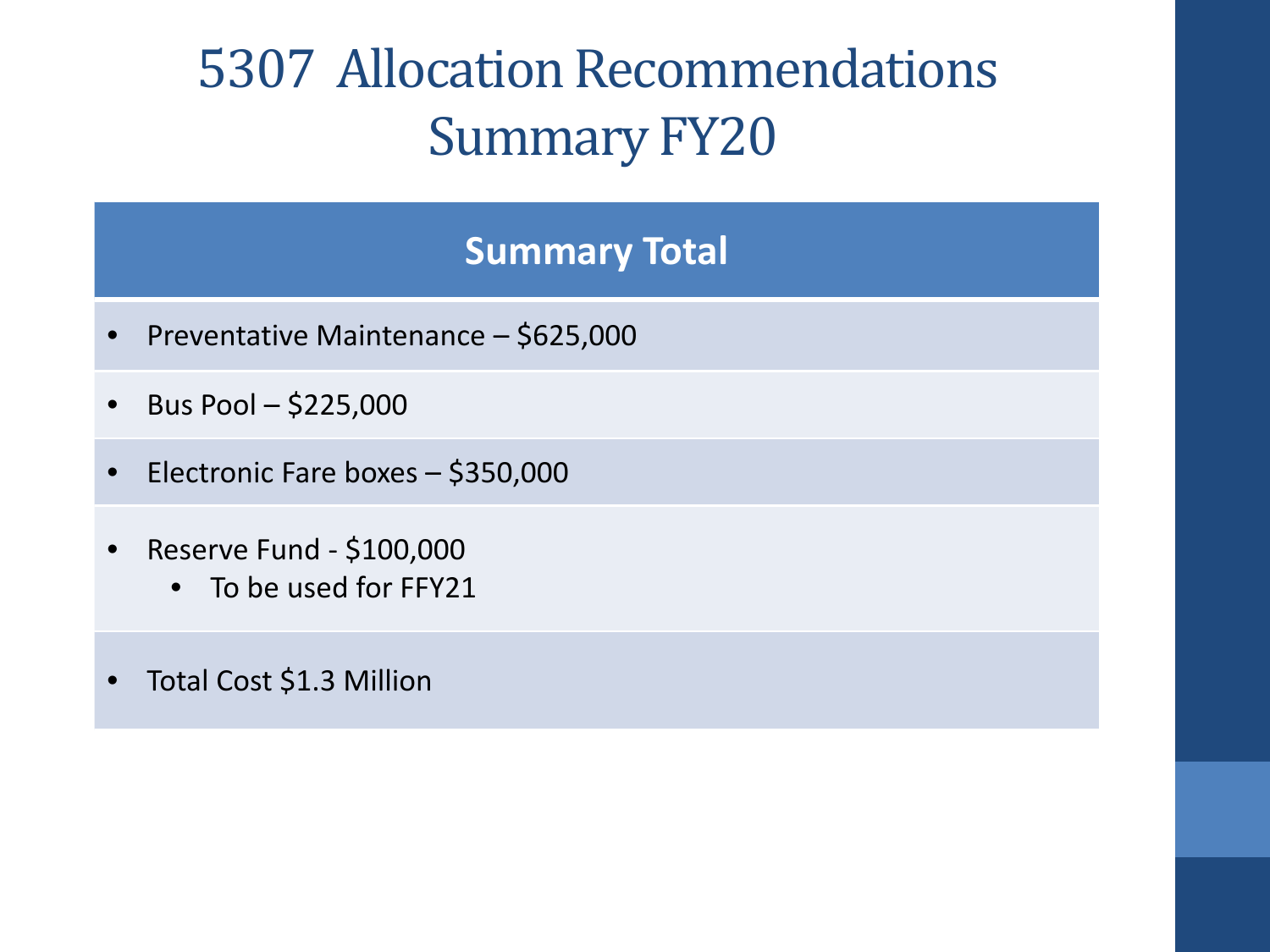### 5307 Future Allocation Recommendation

#### **Rt. 3 East Proposed Commuter Lot**

- Set aside \$333,334 in years 2023, 2024, 2045 to equal \$1 million of leveraged funding for a commuter lot to be located on Rt. 3 east in Stafford County.
- Commuter lot would be 150 spaces, located on Rt. 3 East and would serve the citizens of Fredericksburg, Stafford and Spotsylvania traveling to Dahlgren
- Commuter lot would serve the citizens of Stafford and King George Counties traveling to Northern VA and D.C.
- Early cost *estimate* \$6.3 million